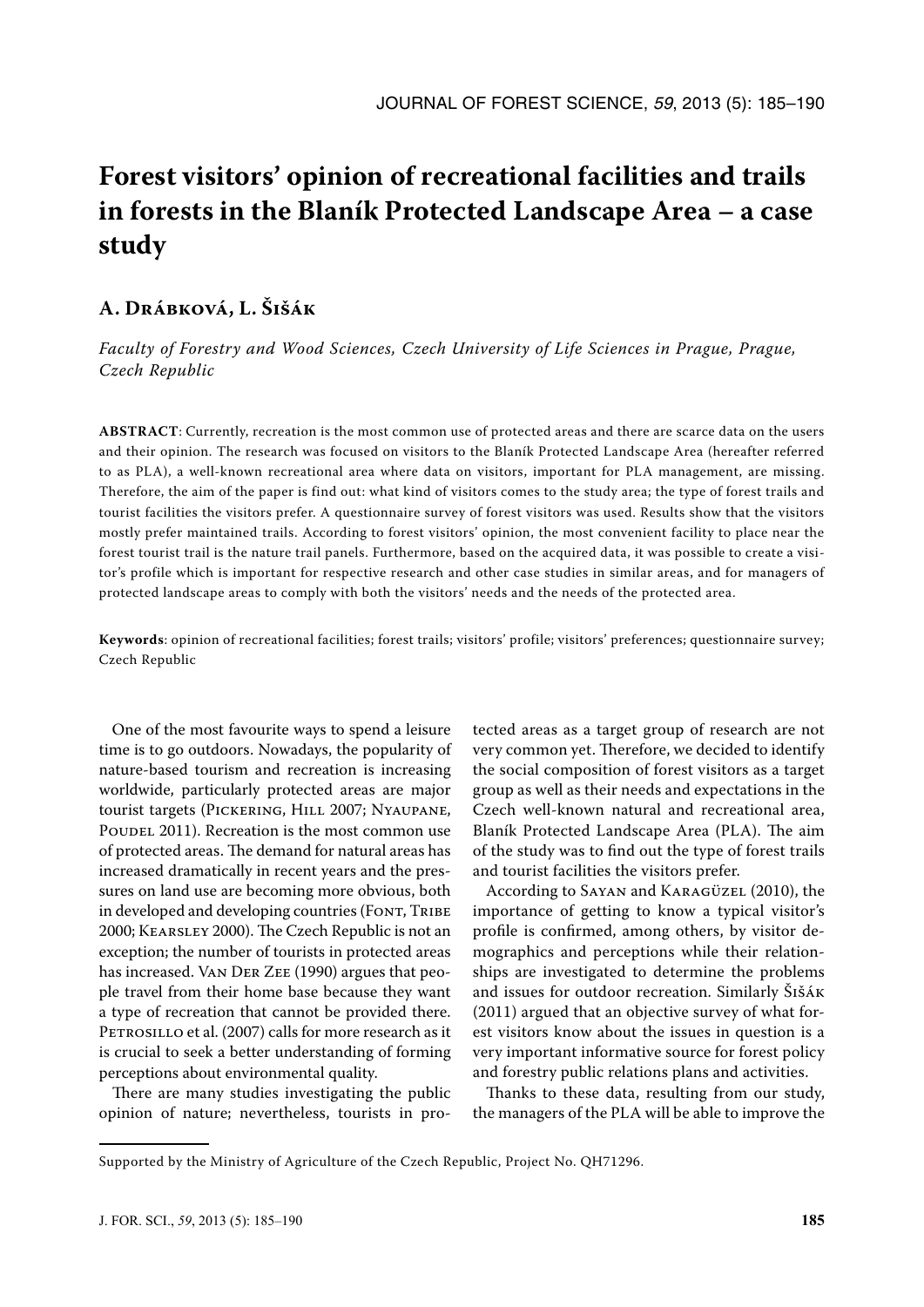evaluation of the current state of recreation facilities as well as find a way to adjust the forest environment in accordance with visitors' demands and expectations. It is important to balance demands on recreation while maintaining the objectives of nature conservation.

## **MATERIAL AND METHODS**

As no available materials exist, it was necessary to carry out a new research to acquire data for statistical evaluation. On-site questionnaire was chosen as the best survey method.

The first objective was to identify the most attractive places and the visitation rate in the study area. The best was to walk along the most frequented tourist trails and simultaneously make photographic documentation. A sociological survey followed. The top of Velký Blaník Mt, the centre of PLA, was chosen as the best place for data collection. Near the view tower, approximately halfway up the trail, there was a good strategic point for asking people as many of them take a break before going up to the view tower. There are several tables and benches, and respondents could sit down comfortably while completing questionnaires. Data collection was under way over one year; data were collected during five days on both weekends and weekdays.

During the survey 267 tourists were asked to fill in the questionnaire. 242 of them agreed to participate in the study and completed the questionnaire. It means the response rate was more than 90%. That is a rather high number; other studies using direct on-site questioning of tourists report lower response rates, e.g. MERCADO and LASSOIE (2002) nearly 85% or Heer et al. (2003) around 75%. Almost all tourists came on foot; only 6 respondents (from all inquiry days in total) rode bikes.

#### **Study area**

As it is already apparent from the title of the paper, the on-site questionnaire survey took place in Blaník PLA. Currently, in the Czech Republic there are 25 PLAs with the total area of 1,086.700 ha (www.eagri.cz); all PLAs together represent 13.78% of the total area of the Czech Republic (MACHAR et al. 2012).

Blaník PLA with the area of  $41 \text{ km}^2$  was established by Decree No. 17 332/1981 of the Ministry of Culture of the Czechoslovak Socialist Republic, coming into effect on January 1, 1982. The purpose of this PLA was the protection of the harmonious, balanced landscape of central Bohemia and its pivotal landmark, the memorable and mythical mountain Velký Blaník (HANEL, KLAUDYS 2011).

The whole area is called Podblanicko – after Velký Blaník Mt. (638 m a.s.l.). Geographically, Podblanicko was defined on the basis of several criteria. Its location is important from the aspect of visitation rate – it is easily accessible by car and public transport from the capital of Prague, and also by train from the nearby town of Vlašim (Hanel, personal communication). Despite quite a short distance from Prague and regardless of the charming landscape, this area is not yet fully explored by tourists. The only exceptions are visits to the legendary top of the Velký Blaník nature reservation (Rubín 2003). Almost every tourist, who comes to Blaník PLA, goes to the top of Velký Blaník. The tourist interest in Blaník rapidly rose in 1895 when a wooden view tower was constructed on its top (Maur 2006). But not everybody who reaches the top continues to the view tower. The turnout increases at certain times of the year when e.g. news about the wealth of mushrooms spreads (Hanel, personal communication).

#### **Questionnaire**

The questions covered overall preference judgments as well as more cognitive ratings. Respondents were asked twelve closed-ended questions and two open-ended questions. Inspired by Sayan and KARAGÜZEL (2010), the final open-ended question was asked in order to elicit any suggestion respondents might have. Finally, five questions were added to determine the socio-demographic characteristics of respondents. It took approximately 7 min to fill in the questionnaire.

### **RESULTS**

### **Characterization of the most common visitor**

The data evaluation shows that the most typical visitor in the Blaník PLA is a female (58.3%), between 35 and 44 years of age (20.3%), a secondary school graduate (36.5%), with a job of technical specialization (27.2%). She lives in a city with 1 million inhabitants and more (26.1%). Although it was not the goal of the research and the questionnaire did not ask about the exact place where the respondent lives, in this case it is evident  $-$  in the Czech Republic there is only one city with more than 1 million inhabitants: the capital of Prague.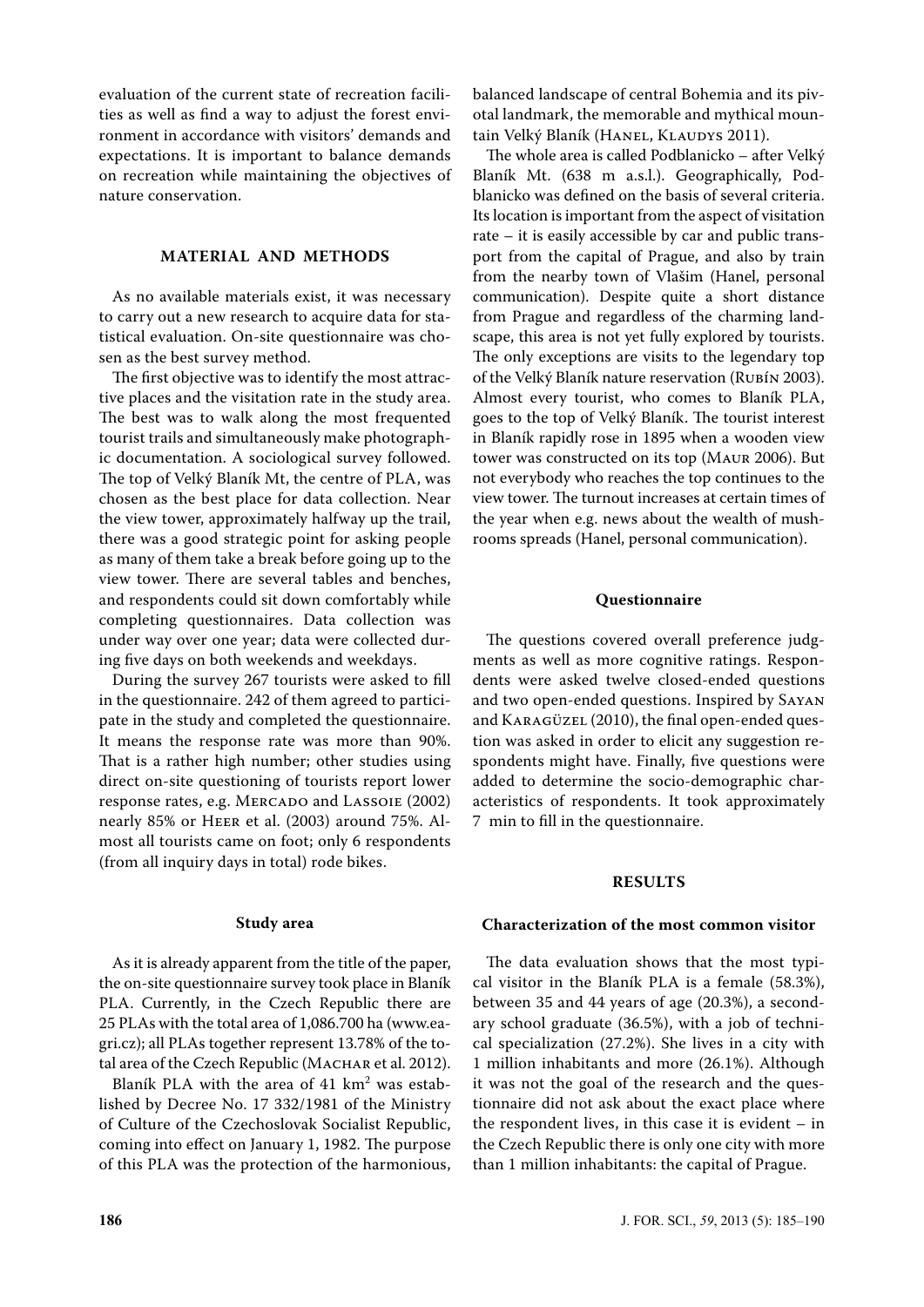For the visitor's profile in detail see Table 1.

## **Comparison of respondents with the overall population in the Czech Republic**

The acquired data were compared with available official data from the Czech Statistical Office (CZSO) (CZSO 2012). Talking about the total sample, 58.3% of women and 41.7% of men participated in the survey. It is a somewhat larger percentage of women than in the overall population in the Czech Republic (males 49.1%, females 50.9%) (Table 1). As for the age, there was a high diversity among particular age groups over 15. The survey was focused on respondents older than 15 years. By the level of education, during the survey there was nobody without primary education completed. We do not know if there was anybody uneducated in the study area – maybe such a person would refuse to participate in the survey because they would not be able to read the text properly. In the Czech Republic there are ca 12,500 persons without primary education completed, which means almost 0.1% of the overall population (CZSO 2012). From Table 1, perceptible differences among the other levels of education can be seen.

A comparison of respondents' professions with the overall population in the Czech Republic was quite difficult, because the categories were very dissimilar. For an easier comparison, various categories covered by the CZSO (CZSO 2012) were sorted such as classification in the questionnaire. After that it is evident that the majority of respondents (27.2%) as well as the majority of the overall population in the Czech Republic (57.4%) have a profession belonging to technical specialization. The full breakdown of the outcome is in Table 1.

The last variable for the comparison is the number of inhabitants in municipalities where the respondents live. The majority of respondents come from a city with 1 million inhabitants and more (26.1%) and from towns with 5,000–19,999 inhabitants (21.2%). Only 26 respondents were from towns with 500–1,999 inhabitants (which includes also the nearest municipality – Louňovice pod Blaníkem), which is less than 10.8%. In the overall population in the Czech Republic, most people live in cities with 20,000–99,999 inhabitants (21.7%). For more information see Table 1.

#### **Preferences of forest trails**

The following question was what forest trail the tourists prefer (they were allowed to choose max. 2 answers). Results showed that the most preferred was a maintained trail (e.g. with bridges) without any further equipment for visitors – more than 1/3 of respondents marked this answer. Also a maintained trail with basic equipment (benches) and a wild unkempt trail with minimum equipment seemed to be interesting for visitors. For more information see Fig. 1.

### **Preferences of facilities for visitors**

The next question was: Which of the following types of facilities for visitors do you find appropriate to place near the forest tourist route? (You can choose more than one). The most appropriate facility showed to be nature trail panels and a place with a table for having a rest (and eating a snack). On the other hand, in the respondents' opinion the



#### Fig. 1. Preferences of forest trails

as "others", the respondents wrote: a cultural landmark in the target destination (castle ruins, church etc.) and a restaurant (snack bar); well-marked, passable and safe trails for children; a tourist landmark at the end of the trail (a view-tower, viewpoint etc.); solitude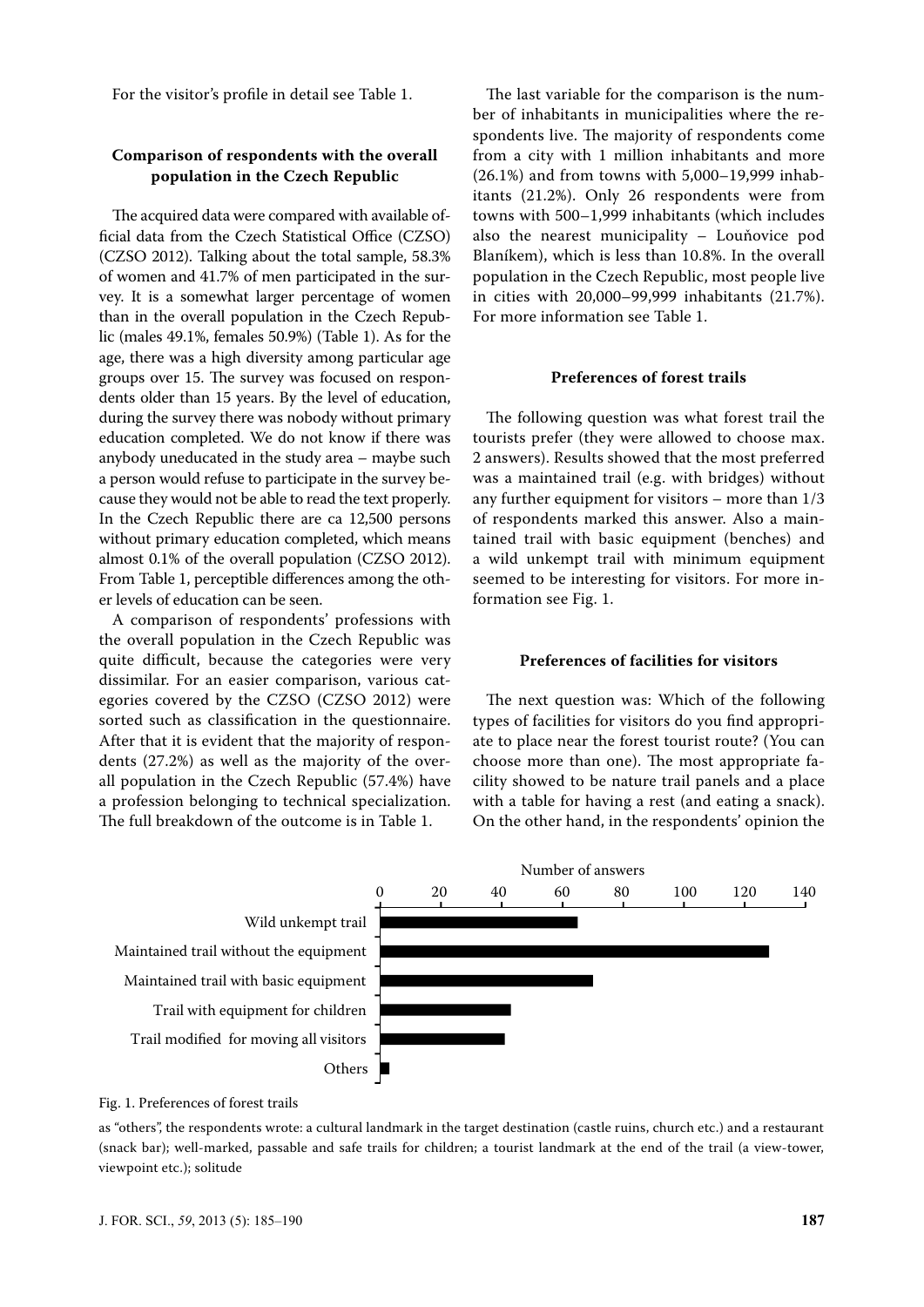| Variables defining the sociological characteristics of visitors |                                                                                                | <b>Visitors</b> | Population in the<br>Czech Republic |
|-----------------------------------------------------------------|------------------------------------------------------------------------------------------------|-----------------|-------------------------------------|
|                                                                 | Gender (Czech Statistical Office 2010b)                                                        |                 |                                     |
| Male                                                            |                                                                                                | 41.7            | 49.1                                |
| Female                                                          |                                                                                                | 58.3            | 50.9                                |
|                                                                 | Age (Czech Statistical Office 2010a)                                                           |                 |                                     |
| under 15 years                                                  |                                                                                                |                 | 14.3                                |
| 15 to 24 years                                                  |                                                                                                | 16.2            | 12.3                                |
| 25 to 34 years                                                  |                                                                                                | 17.4            | 15.8                                |
| 35 to 44 years                                                  |                                                                                                | 20.3            | 14.9                                |
| 45 to 54 years                                                  |                                                                                                | 17.4            | 13.1                                |
| 55 to 64 years                                                  |                                                                                                | 17              | 14.2                                |
| 65 years and more                                               |                                                                                                | 11.6            | 15.4                                |
|                                                                 | Level of education (Czech Statistical Office 2010a)                                            |                 |                                     |
| Without education                                               |                                                                                                | $\mathbf{0}$    | 0.1                                 |
| <b>Basic</b>                                                    |                                                                                                | 7.1             | 14.1                                |
| Secondary school without exam                                   |                                                                                                | 19.1            | 30.3                                |
| Secondary school with exam                                      |                                                                                                | 36.5            | 29.3                                |
| College                                                         |                                                                                                | 5.4             |                                     |
|                                                                 | bachelor studies                                                                               |                 |                                     |
| University                                                      | magister studies                                                                               | 31.9            | 11.8                                |
|                                                                 | post-graduate                                                                                  |                 |                                     |
|                                                                 | Study or professional focus (Czech Statistical Office 2009)                                    |                 |                                     |
| Technical specialization                                        |                                                                                                | 27.2            | 57.4                                |
| Scientific or medical specialization                            |                                                                                                | 11.9            | 17.6                                |
| Agriculture and food industry                                   |                                                                                                | 8.5             | 2.9                                 |
| Forestry                                                        |                                                                                                | 1.3             |                                     |
| Economics and finance specialization                            |                                                                                                | 19.1            | 13.1                                |
| Humanities and law specialization                               |                                                                                                | 14              | 6.6                                 |
| Others                                                          |                                                                                                | 17.9            | 2.4                                 |
|                                                                 | Number of inhabitants in municipalities where respondents live (Czech Statistical Office 2011) |                 |                                     |
| $\leq 500$                                                      |                                                                                                | 8.3             | 7.9                                 |
| $500 - 1,999$                                                   |                                                                                                | 10.8            | 18.6                                |
| 2,000-4,999                                                     |                                                                                                | 14.1            | 11.6                                |
| 5,000-19,999                                                    |                                                                                                | 21.2            | 18.3                                |
| 20,000-99,999                                                   |                                                                                                | 14.1            | 21.7                                |
| 100,000-999,999                                                 |                                                                                                | 5.4             | 9.9                                 |
| 1 mil. $\ge$                                                    |                                                                                                | 26.1            | 11.9                                |

Table 1. Basic demographic features compared with the overall population in the Czech Republic by the Czech Statistical Office (in percentages)

place with barbecue equipment is not necessary or appropriate. The numbers of visitors who wish to place particular types of facilities near the forest tourist trail could be seen in Fig. 2.

## **DISCUSSION AND CONCLUSIONS**

Our research helped, among other outcomes, to create the typical visitor's profile. The acquired data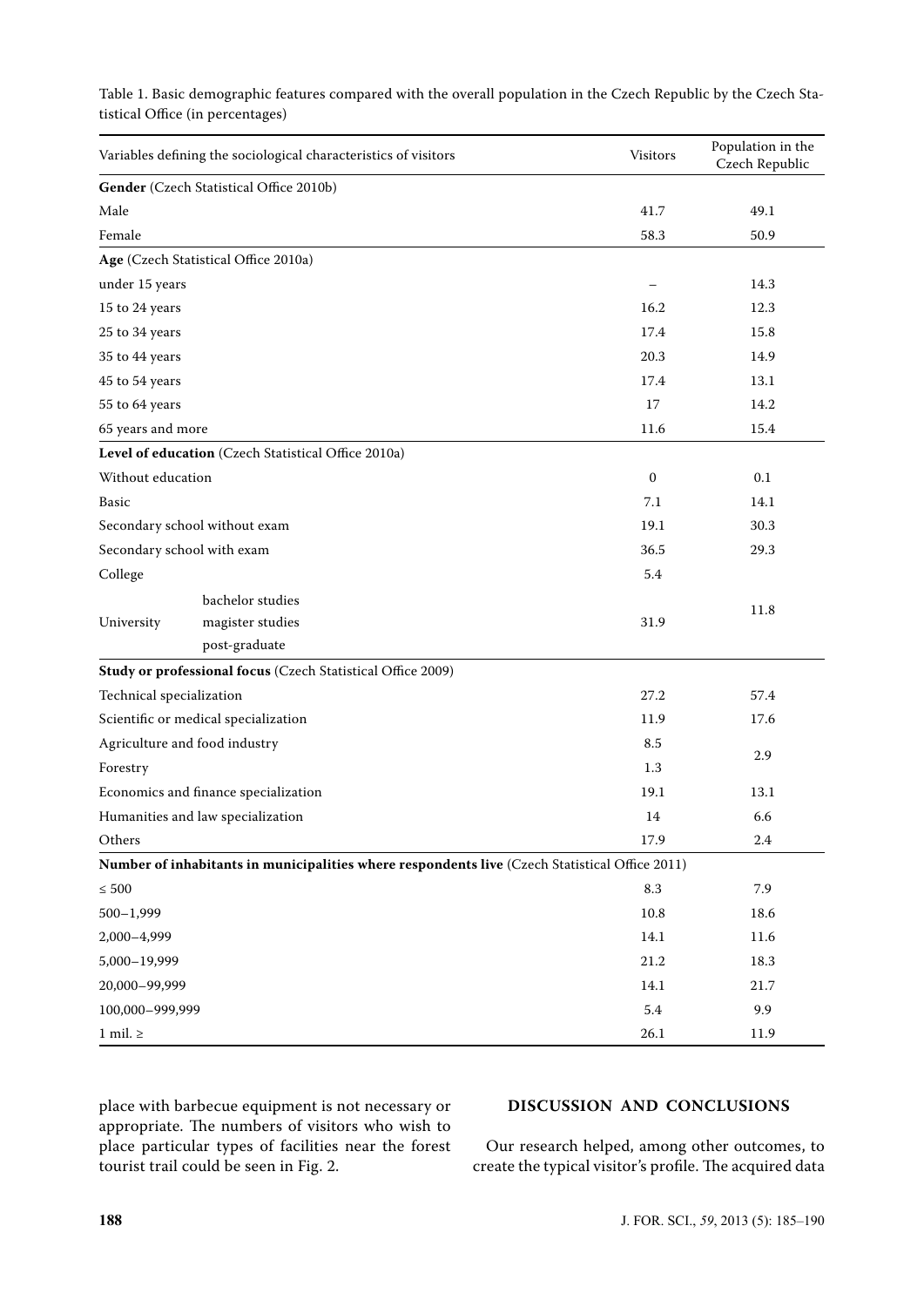

Fig. 2. Preferences of facilities for visitor

as "another" type of facility suitable to place near the forest tourist route the respondents mentioned these: I prefer nature without any human influence; rubbish bins; I do not need any facilities, stumps are enough to sit and have a snack on; stones and stumps are enough + another sufficient place to sit

show who the people coming to the study area are, as well as in what respect they differ from the overall population in the Czech Republic – in comparison with data from the Czech Statistical Office.

Another intriguing finding of the study clarified the tourists' preferences of forest trails and facilities for visitors. The most preferred was a maintained trail without the equipment for visitors, the most appropriate facility showed to be nature trail panels. In Blaník PLA there is already a good system of tourist marks and tourist trails. Ložek et al. (2005) wrote: There is a marked nature trail that leads along the tourist trail in the nature reserve. Data on tourists in a certain area is very important information, particularly for managers of the area. TORBIDONI (2011) stated that the planning and management of recreational activities in protected areas involves the understanding of many complex factors. Knowing what kind of visitors comes to the study area, and the type of forest trails and tourist facilities the visitors prefer is of paramount importance for adjusting forest management techniques. Hearne and Salinas (2002) argued that protected area managers must be able to develop infrastructure, access, and to use restrictions which facilitate the dual goals of conservation and tourism development. All recommendations to forest managers should concern not only how to enhance the recreational potential for specific areas but also they should help them to find the right balance between the level of recreational use and nature conservation. But, as confirmed also by TORBIDONI (2011), achieving and maintaining an appropriate balance between the conservation and use of these areas for recreation, sport, and tourism is not an easy task. The solution seems to lie in a better understanding of visitors' profile, as it could help to know expectations and interests of participants. Managers of the area should find a way how to improve foreknowledge about levels of nature protection, e.g. through the education. The communication with visitors could be easier if it is focused on a particular group of visitors. More research is needed in this field. This study should be followed up in the future and repeated in other areas.

#### **References**

- Czech Statistical Office (2009): Employees and their Average Monthly Gross Wages in the National Economy by Activity and by Size Group of Businesses in 2009. Available at http://www.cszo.cz
- Czech Statistical Office (2010a): Population Balance and Structure by Educational Attainment, Age Group, and Region in 2010. Available at http://www.cszo.cz
- Czech Statistical Office (2010b): Population: by Sex and Age Unit. Available at http://www.cszo.cz
- Czech Statistical Office (2011): Population of Municipalities of the Czech Republic. Available at http://www.cszo.cz
- Czech Statistical Office (2012): About CZSO**.** Available at http://www.cszo.cz